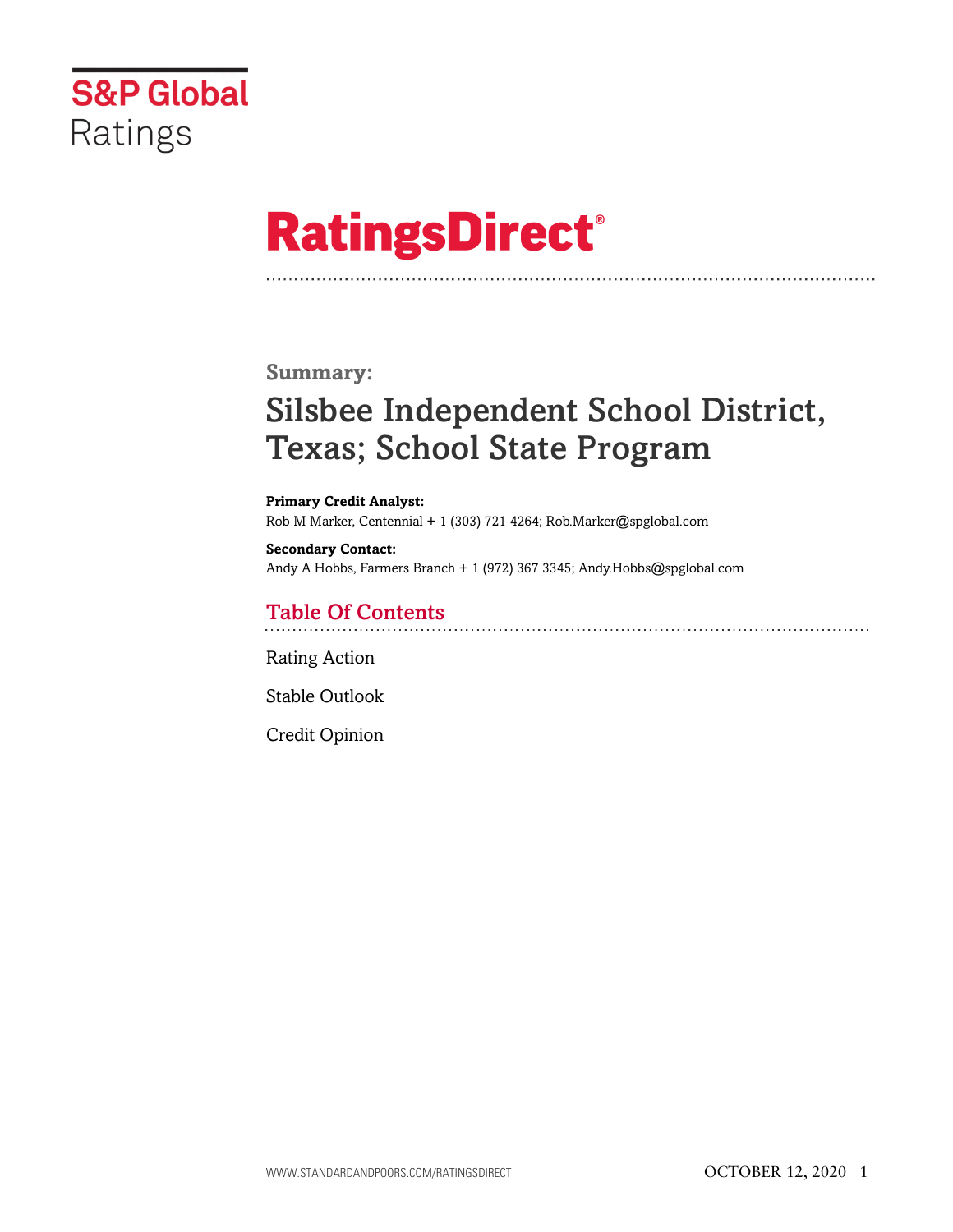# **Summary:**

# Silsbee Independent School District, Texas; School State Program

| Credit Profile                                                          |            |     |
|-------------------------------------------------------------------------|------------|-----|
| US\$11.2 mil unltd tax rfdg bnds ser 2020 dtd 10/01/2020 due 08/15/2039 |            |     |
| Long Term Rating                                                        | AAA/Stable | New |
| <b>Underlying Rating for Credit Program</b>                             | A/Stable   | New |

# <span id="page-1-0"></span>Rating Action

S&P Global Ratings assigned its 'AAA' long-term (program) rating and 'A' underlying rating to Silsbee Independent School District (ISD), Texas' \$11.2 million series 2020 unlimited-tax refunding bonds. The outlook is stable.

An annual ad valorem tax levied against all taxable property located within the district, without legal limit as to rate or amount. Proceeds will refund a portion of debt outstanding for interest savings.

## Credit overview

Consecutive surpluses in 2018 and 2019 used to build healthy reserves will provide short-term flexibility should recessionary pressures related to COVID-19 increase. So far, local businesses have shown resilience despite the pandemic. Many received the essential classification, which allowed them to continue operating through state-mandated closures. The oil and gas sectors contribute to the local economy; however, very little taxable value is from minerals, and the majority is from investments in pipelines and refineries. Officials anticipate surplus results in 2020 and 2021, and we expect the credit will remain stable over our outlook horizon. This is generally for up to two years; however, given the current economic uncertainty, our view is centered on the more immediate budget effects over the next six-12 months.

For S&P Global Economics' latest forecast, see "The U.S. Economy Reboots, With Obstacles Ahead," published Sept. 24, 2020, on RatingsDirect.

The rating reflects our view of the district's:

- Adequate buying incomes and strong market value per capita;
- Limited economy, with exposure to the oil and gas sector;
- Generally stable financial performance, characterized by consecutive surplus results and reserves we view as very strong;
- Low debt per capita and moderate debt service carrying charges; and
- Moderately concentrated tax base.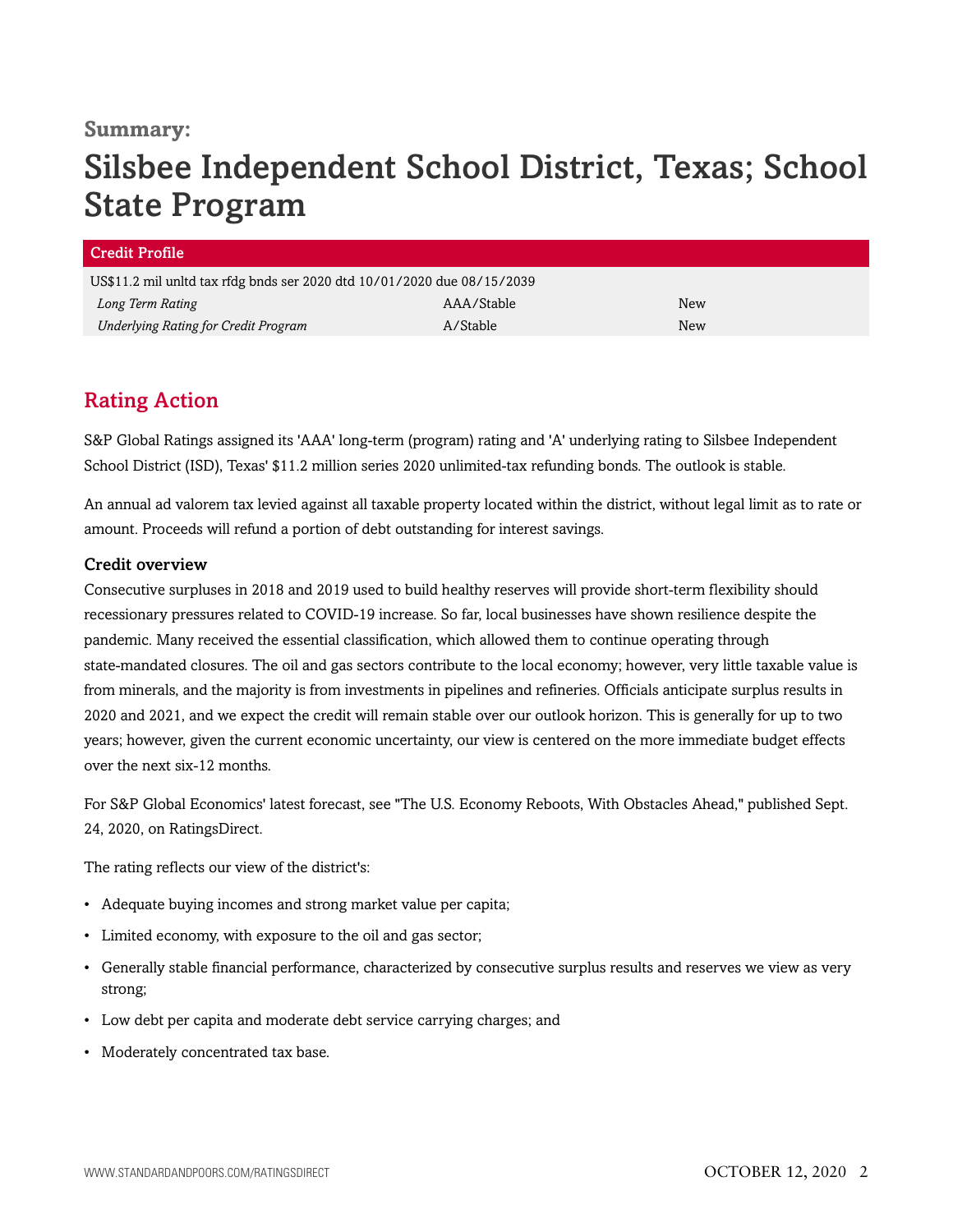### Environmental, social, and governance factors

We view the risks posed by the COVID-19 pandemic to public health and safety as a social risk that, if sustained, could weaken the local economy through higher unemployment and disruptions to consumer spending. It has also caused a modest decline in enrollment, which the state uses to calculate state-aid. However, that has yet to pressure the district's financial performance, and officials plan to build reserves over our outlook period. Severe weather events, including hurricanes, present the most significant environmental risk to the district. However, no material damage resulted from major hurricanes; Rita (2005), Ike (2008), Harvey (2007), or Laura (2020), and reserves could provide short term relief if a severe weather event did cause damage. We also analyzed Silsbee's governance risk and determined that it aligns with our sector standard view.

The 'AAA' program rating reflects our view of the district's eligibility for the Texas Permanent School Fund (PSF) bond guarantee program. The program provides the security of a permanent fund of assets that the district could use to meet debt service on bonds guaranteed by the program. (For more information on the program rating, see our report published June 25, 2020, on RatingsDirect.)

# <span id="page-2-0"></span>Stable Outlook

#### Downside scenario

If budgetary performance worsens, leading to material declines in reserves, we could lower the rating.

#### Upside scenario

Material economic growth, including improvements to wealth and income levels, combined with continued maintenance of very strong reserves, could lead to a higher rating.

# <span id="page-2-1"></span>Credit Opinion

#### Economy

Located in Hardin County, roughly 20 miles north of Beaumont, Silsbee ISD serves an estimated population of approximately 17,259. In our opinion, median household effective buying income (EBI) and per capita EBI are adequate, at 78% and 79% of national averages. Market value totaled \$968 million for 2021, which we consider strong, at \$56,084 per capita.

We view the tax base as moderately concentrated, with the 10 leading taxpayers representing 27% of the total tax base. The leading taxpayer, South Hampton Resources, an oil and gas property, represents 15% of the total AV. While oil and gas sectors contribute to the district's economic stability, capital assets, including pipelines and refineries, account for significantly more of the tax base than mineral values, constituting just over 2% of the tax base. Other primary taxpayers include BNSF Railway Co, and Dragon Products Ltd., an industrial manufacturing firm.

Aside from oil and gas, manufacturing and retail also contribute to the local economy. Many local businesses are classified as essential and were therefore permitted to remain open throughout state-mandated business closures. We understand that those that did close are back open and doing well, evidenced by strong sales tax collections.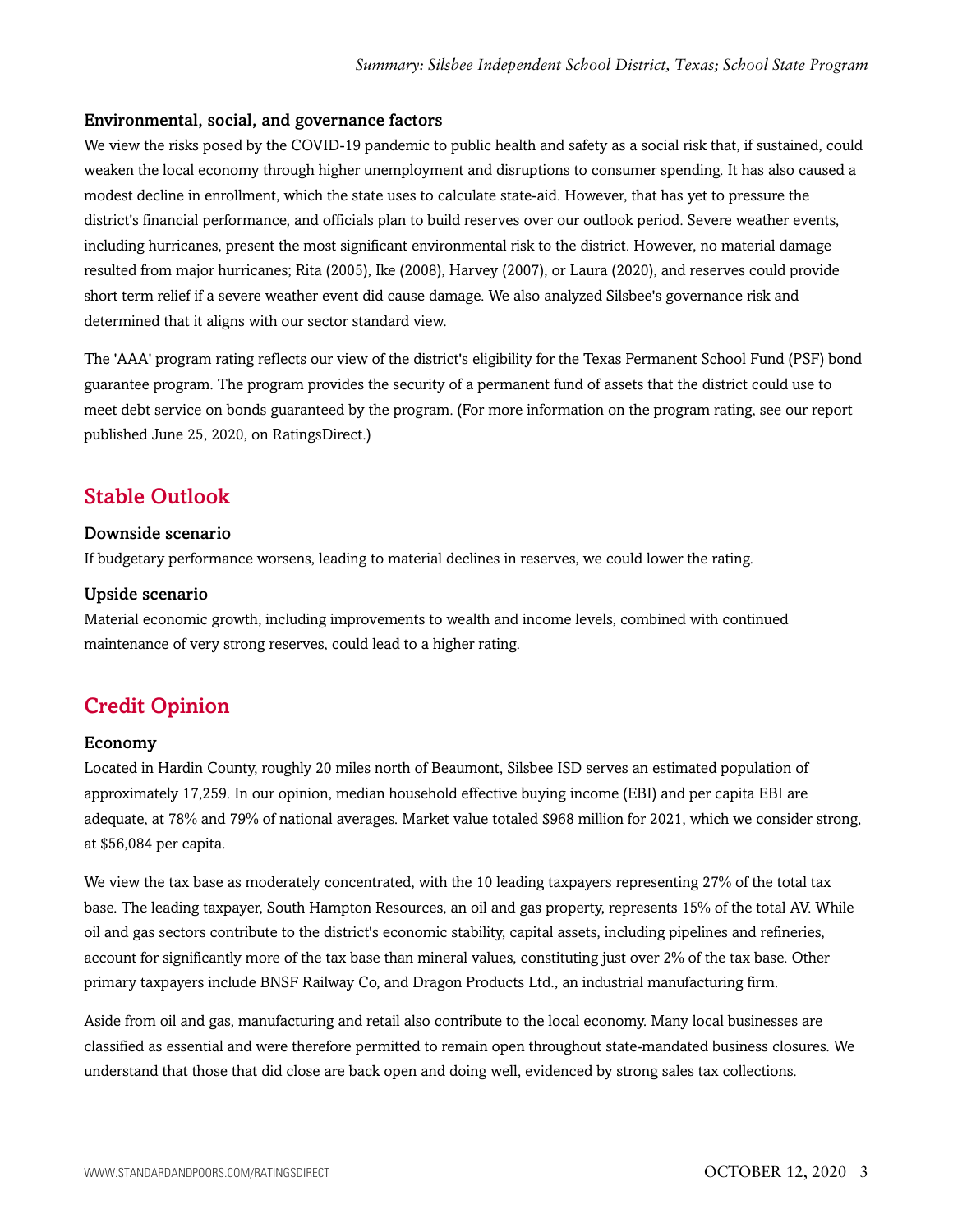Assessed values have demonstrated strong growth recently, increasing an average of 6% over the last three years, and officials anticipate similar growth going forward. The tax base is primarily residential, with 40% classified as single-family properties, followed by industrial property at 14%. We expect the residential makeup will provide tax base stability in the short term, and some ongoing residential construction will help support the tax base. We also recognize that a prolonged recession or continued downward pressure on the oil and gas sector could further contribute to high unemployment and declining AV, and we will continue to monitor changes to the district's key economic indicators.

### Finances

A wealth-equalization formula, based on property values and average daily attendance (property wealth per student), determines state funding for all school districts. Therefore, increases or decreases in average daily attendance (enrollment) can lead to increases or decreases, respectively, in the amount of state revenue a district receives. In fiscal 2020, enrollment was 2,842 students, a 4.2% decrease from 2019- primarily a direct result of COVID-19. It had previously increased each year since 2016, and officials expect it to continue trending upward as concerns over the virus ease. Classrooms are currently open to in-person learning at approximately 80% capacity. The remainder of students attend virtually, and attendance is monitored for ADA calculations.

General fund performance has been stable, with surplus results realized in three of the last five fiscal years and consecutive surpluses reported on the two most recent audits, 2018 and 2019. Consistent with conservative budgeting practices, the 2019 results exceeded the budget, with revenues and expenditures outperforming. The largest revenue source is state aid (62% of total revenue in 2019), followed by local property tax (36%). The state has not announced funding cuts for school districts; however, reductions in state revenue related to mandated business closures implemented to slow the spread of COVID-19 may lead to reductions in funding for districts in the coming years. Should funding cuts occur, the district's very strong reserves should provide stability in the short term.

At the end of fiscal 2019, the district held an unassigned general fund balance of \$4.3 million per its formal reserve policy. Amounts above \$4.3 million are held in the districts committed fund balance. An additional \$4.1 million of reserves are classified as committed. When included, reserves total \$8.4 million, or 32% of expenditures. Because officials can reassign committed funds to uncommitted, making them available for operations, and there are no plans to spend down current reserves, we consider them available in our assessment.

With the 2020 fiscal year recently ending, officials anticipate reporting a significant surplus of \$2.2 million, or 7% of expected expenditures. Recently implemented House Bill 3, which required compression to school districts maintenance and operations rate in exchange for additional state funding, led to roughly \$2.5 million in additional state aid with a less severe offset in the reduction to local revenue resulting from the compression. The adopted 2021 anticipates a surplus of roughly \$800,000, and officials conservatively assumed a student count reduction.

The district's current tax rate of \$1.39 per \$100 of AV consists of \$1.07 for maintenance and operations and 32 cents for debt service.

#### Management

We consider the district's management practices standard under our Financial Management Assessment methodology, indicating the finance department maintains adequate policies in some, but not all, key areas.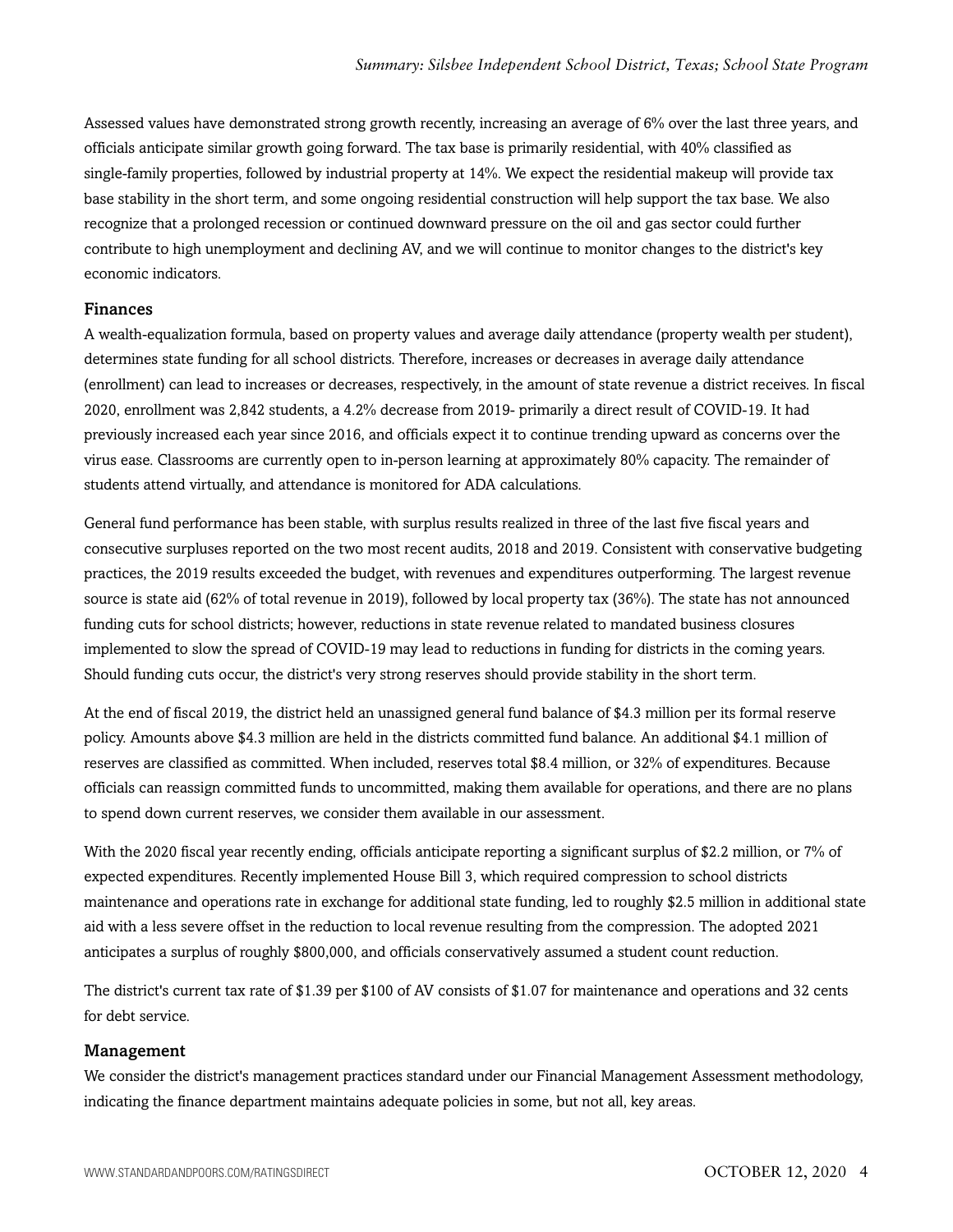Key practices include:

- Conservative budgeting practices and estimates formulated using three-five year historical trend analysis and through discussions with local businesses;
- Monthly budget-to-actual results shared with the board and amendments performed as necessary;
- Local investment policy adhering to state guidelines which restricts aggressive that we would consider aggressive;
- Informal reserve target to maintain three months of operating expenditures in available reserves, which it is presently exceeding.

The district does not maintain a long-term financial or capital plan, nor does it have a debt management policy.

### Debt

Overall net debt is 3.2% of market value, which we view as moderate. However, on a per capita basis, it is viewed as low, at \$1,809. With 56% of the district's debt scheduled to be retired within 10 years, amortization is average. Debt service carrying charges were 10.9% of total governmental fund expenditures, excluding capital outlay in fiscal 2019, which we consider moderate. The district will not have any remaining authorized but unissued debt after the series 2020 issuance and has no plans for any additional issuances over the next three years.

The district does not hold any privately placed debt that could present a contingent liability risk and has no plans to take on more debt over our outlook horizon. We, therefore, expect this district's debt burden will remain relatively stable.

### Pension and other post-employment benefit (OPEB) liabilities

We do not view pension and OPEB liabilities as an immediate source of credit pressure, as required contributions account for a small portion of total governmental expenditures and are not likely to materially increase in the next few years. Under a special funding situation, the state pays a sizable share of the employer contribution and carries responsibility for its proportionate share of the unfunded liability.

The district participates in the following plans:

- Teacher Retirement System (TRS), 75.2% funded with a proportional share of the net pension liability equal to \$7.4 million; and
- Texas Public School Retired Employees Group Insurance Program (TRS-Care), which provides health insurance coverage to members of the TRS pension plan. TRS-Care is 2.7% funded, and the district has a proportionate share of the net OPEB liability of \$10 million.
- The district paid its full required contribution of \$468,000, or 1.4% of total governmental expenditures, toward its pension obligations in fiscal 2019 and paid \$141,000, or 0.4% of total governmental expenditures, toward its OPEB obligations fiscal 2019.

Certain terms used in this report, particularly certain adjectives used to express our view on rating relevant factors, have specific meanings ascribed to them in our criteria, and should therefore be read in conjunction with such criteria. Please see Ratings Criteria at www.standardandpoors.com for further information. Complete ratings information is available to subscribers of RatingsDirect at www.capitaliq.com. All ratings affected by this rating action can be found on S&P Global Ratings' public website at www.standardandpoors.com. Use the Ratings search box located in the left column.